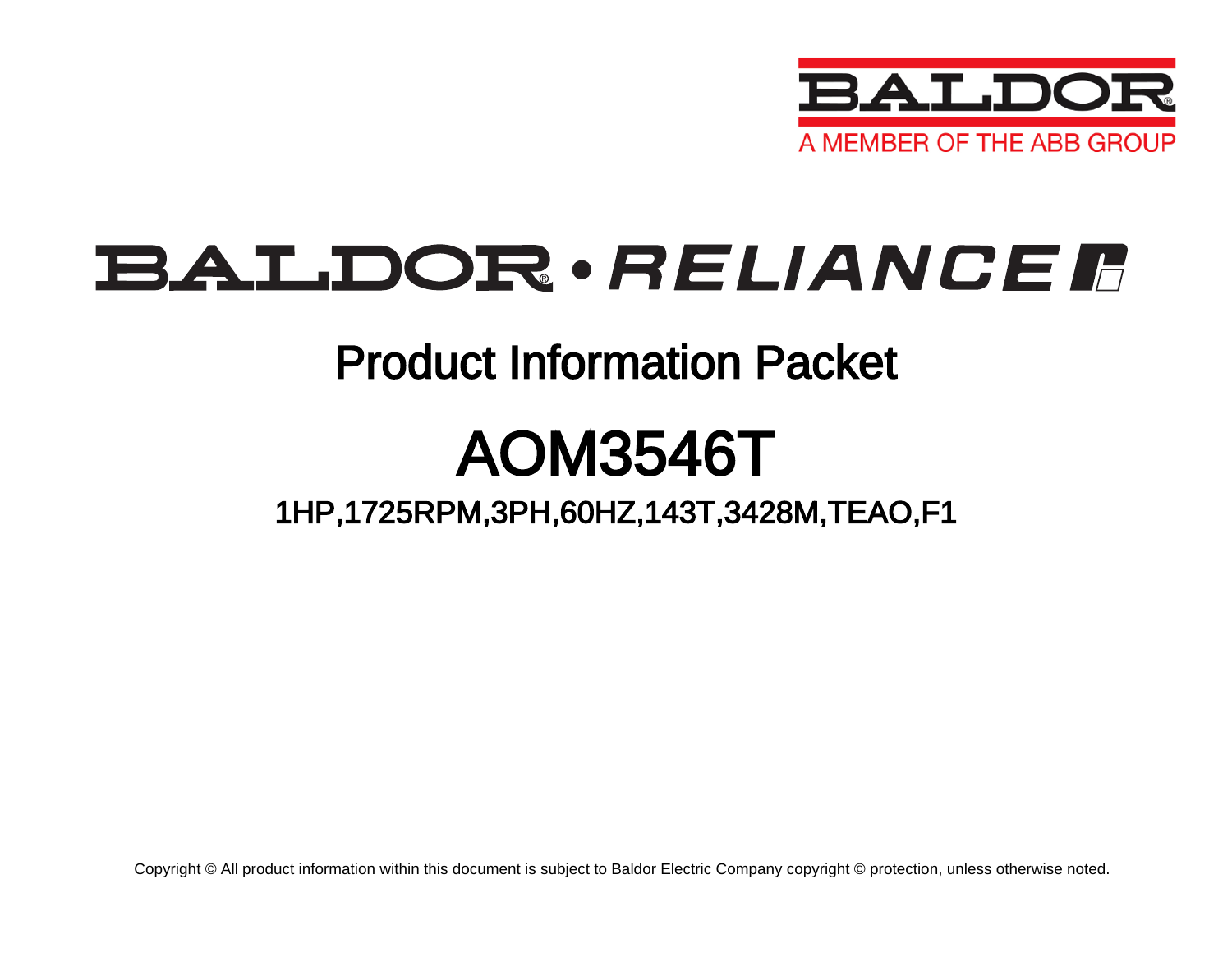### BALDOR · RELIANCE F Product Information Packet: AOM3546T - 1HP,1725RPM,3PH,60HZ,143T,3428M,TEAO,F1

| <b>Part Detail</b> |             |                  |                |             |          |                      |            |  |
|--------------------|-------------|------------------|----------------|-------------|----------|----------------------|------------|--|
| Revision:          |             | Status:          | PRD/A          | Change #:   |          | Proprietary:         | No         |  |
| Type:              | AC          | Prod. Type:      | 3428M          | Elec. Spec: | 34WG3254 | CD Diagram:          | CD0005     |  |
| Enclosure:         | <b>TEAO</b> | Mfg Plant:       |                | Mech. Spec: | 34T061   | Layout:              | 34LYT061   |  |
| Frame:             | 143T        | Mounting:        | F <sub>1</sub> | Poles:      | 04       | <b>Created Date:</b> |            |  |
| Base:              | <b>RG</b>   | <b>Rotation:</b> | R              | Insulation: | B        | Eff. Date:           | 08-01-2014 |  |
| Leads:             | 9#18 36" LG | v                |                |             |          | <b>Replaced By:</b>  |            |  |
| Literature:        |             | Elec. Diagram:   |                |             |          |                      |            |  |

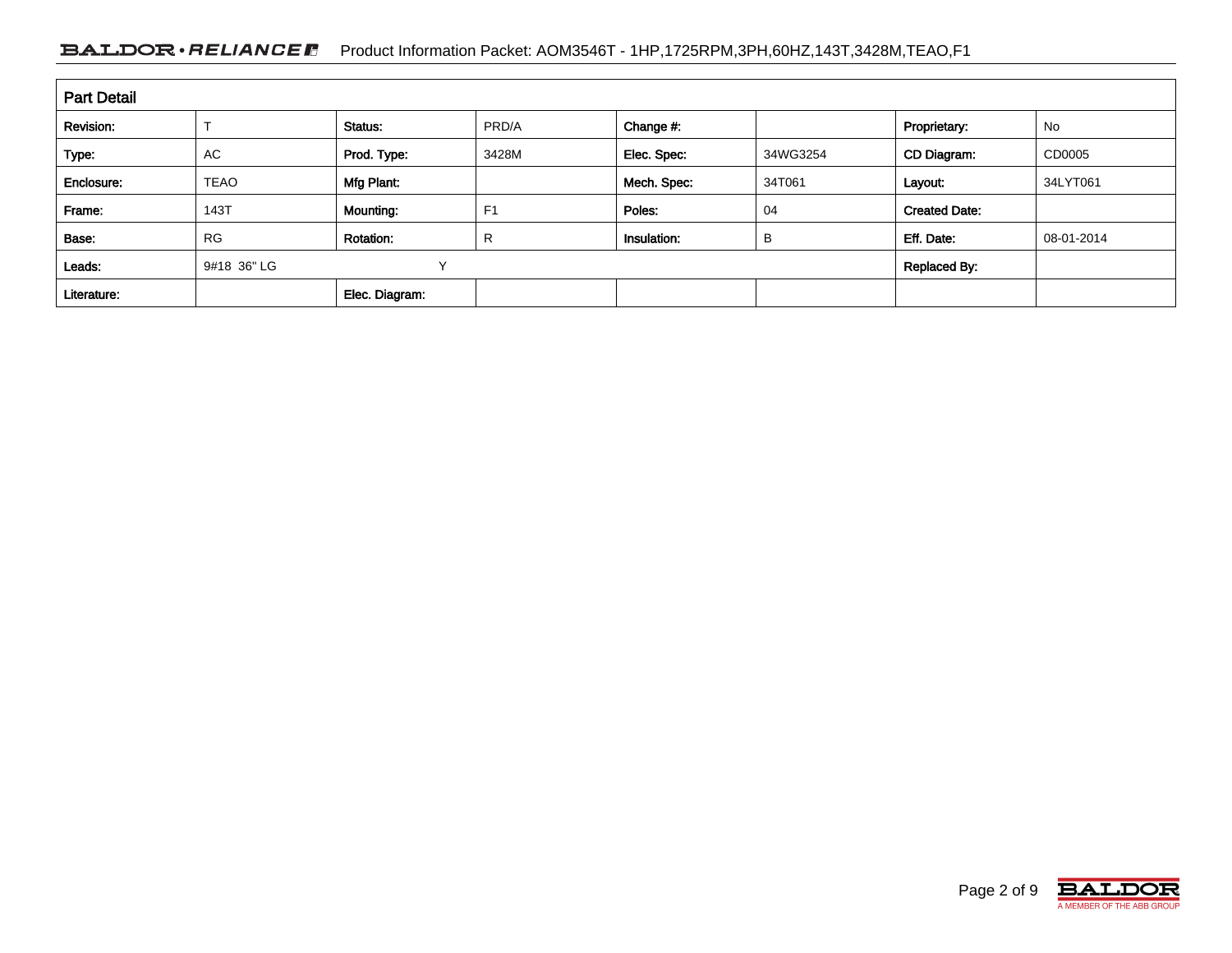### BALDOR · RELIANCE F Product Information Packet: AOM3546T - 1HP,1725RPM,3PH,60HZ,143T,3428M,TEAO,F1

| Nameplate NP1256L |                                        |                |                      |  |  |              |             |  |  |
|-------------------|----------------------------------------|----------------|----------------------|--|--|--------------|-------------|--|--|
| CAT.NO.           | AOM3546T                               |                |                      |  |  |              |             |  |  |
| SPEC.             | 34T61-3254                             |                |                      |  |  |              |             |  |  |
| HP                | 1 AIR OVER                             |                |                      |  |  |              |             |  |  |
| <b>VOLTS</b>      | 208-230/460                            |                |                      |  |  |              |             |  |  |
| <b>AMP</b>        | $3.8 - 3.6 / 1.8$                      |                |                      |  |  |              |             |  |  |
| <b>RPM</b>        | 1725                                   |                |                      |  |  |              |             |  |  |
| <b>FRAME</b>      | HZ<br>PH<br>$\mathbf{3}$<br>143T<br>60 |                |                      |  |  |              |             |  |  |
| SER.F.            | 1.00                                   | <b>CODE</b>    | <b>DES</b><br>В<br>ц |  |  | <b>CLASS</b> | $\mathsf B$ |  |  |
| NEMA-NOM-EFF      | 75.5                                   | PF             | 64                   |  |  |              |             |  |  |
| <b>RATING</b>     | 40C AMB-CONT                           |                |                      |  |  |              |             |  |  |
| cc                |                                        | USABLE AT 208V | $3.8\,$              |  |  |              |             |  |  |
| DE                | 6205                                   | <b>ODE</b>     | 6203                 |  |  |              |             |  |  |
| <b>ENCL</b>       | <b>TEAO</b>                            | <b>SN</b>      |                      |  |  |              |             |  |  |
|                   | 1000 FPM AT 44 CFM                     |                |                      |  |  |              |             |  |  |

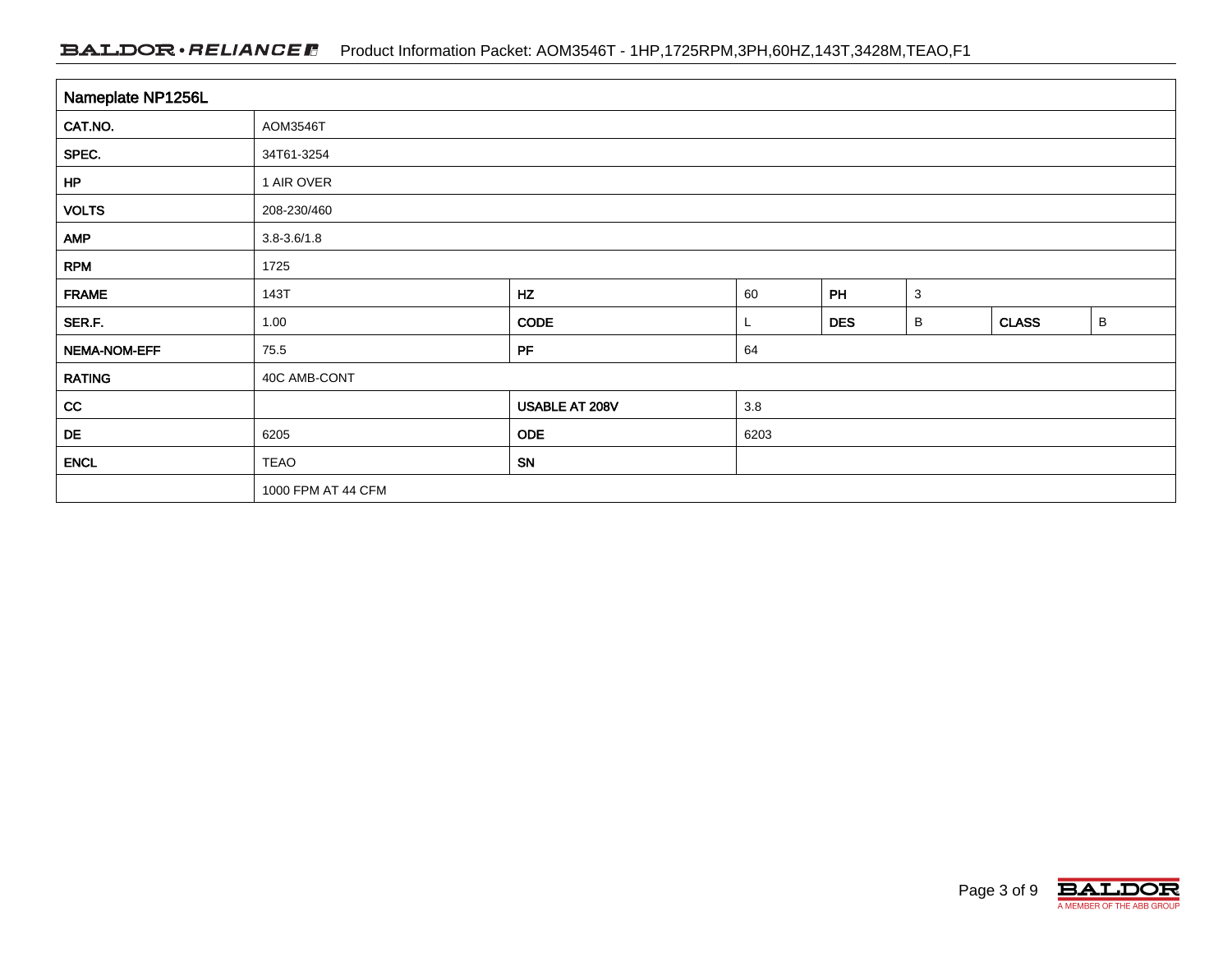| <b>Parts List</b>  |                                          |          |  |  |  |
|--------------------|------------------------------------------|----------|--|--|--|
| <b>Part Number</b> | Description                              | Quantity |  |  |  |
| SA007569           | SA 34T61-3254                            | 1.000 EA |  |  |  |
| RA004105           | RA 34T61-3254                            | 1.000 EA |  |  |  |
| NS2512A01          | INSULATOR, CONDUIT BOX X                 | 1.000 EA |  |  |  |
| 34CB3002A          | CB CAST W/.88 DIA HOLE                   | 1.000 EA |  |  |  |
| 34GS1029A01        | GASKET, CONDUIT BOX                      | 1.000 EA |  |  |  |
| 51XB1016A07        | 10-16 X 7/16 HXWSSLD SERTYB              | 2.000 EA |  |  |  |
| 11XW1032G06        | 10-32 X .38, TAPTITE II, HEX WSHR SLTD U | 1.000 EA |  |  |  |
| 34EP3100A03SP      | FR ENDPLATE, MACH                        | 1.000 EA |  |  |  |
| HW5100A03SP        | WAVY WASHER (W1543-017)                  | 1.000 EA |  |  |  |
| 34EP3904T01        | PU ENDPLATE, MACH                        | 1.000 EA |  |  |  |
| XY1032A02          | 10-32 HEX NUT DIRECTIONAL SERRATION      | 4.000 EA |  |  |  |
| 34CB4517           | CB LID 4 MTG HOLES .22 DIA STAMPED, FOR  | 1.000 EA |  |  |  |
| 34GS1031A01        | GASKET, FLAT CONDUIT BOX LID (LEXIDE)    | 1.000 EA |  |  |  |
| 51XW0832A07        | 8-32 X .44, TAPTITE II, HEX WSHR SLTD SE | 4.000 EA |  |  |  |
| HW2501D13SP        | KEY, 3/16 SQ X 1.375                     | 1.000 EA |  |  |  |
| HA7000A01          | KEY RETAINER 7/8" DIA SHAFT              | 1.000 EA |  |  |  |
| MG1000G27          | MED CHARCOAL METALLIC GREY               | 0.014 GA |  |  |  |
| 10XF0440S02        | 04-40 X 1/8 TYPE F HEX HD STAINLESS STIC | 2.000 EA |  |  |  |
| HA3100A45          | THRUBOLT 10-32 X 8.875                   | 4.000 EA |  |  |  |
| LC0005E01          | CONN.DIA./WARNING LABEL (LC0005/LB1119N) | 1.000 EA |  |  |  |
| <b>NP1256L</b>     | ALUM UL CSA CC                           | 1.000 EA |  |  |  |
| 34PA1005           | PKG GRP, PRINT<br>PK1008A06              | 1.000 EA |  |  |  |

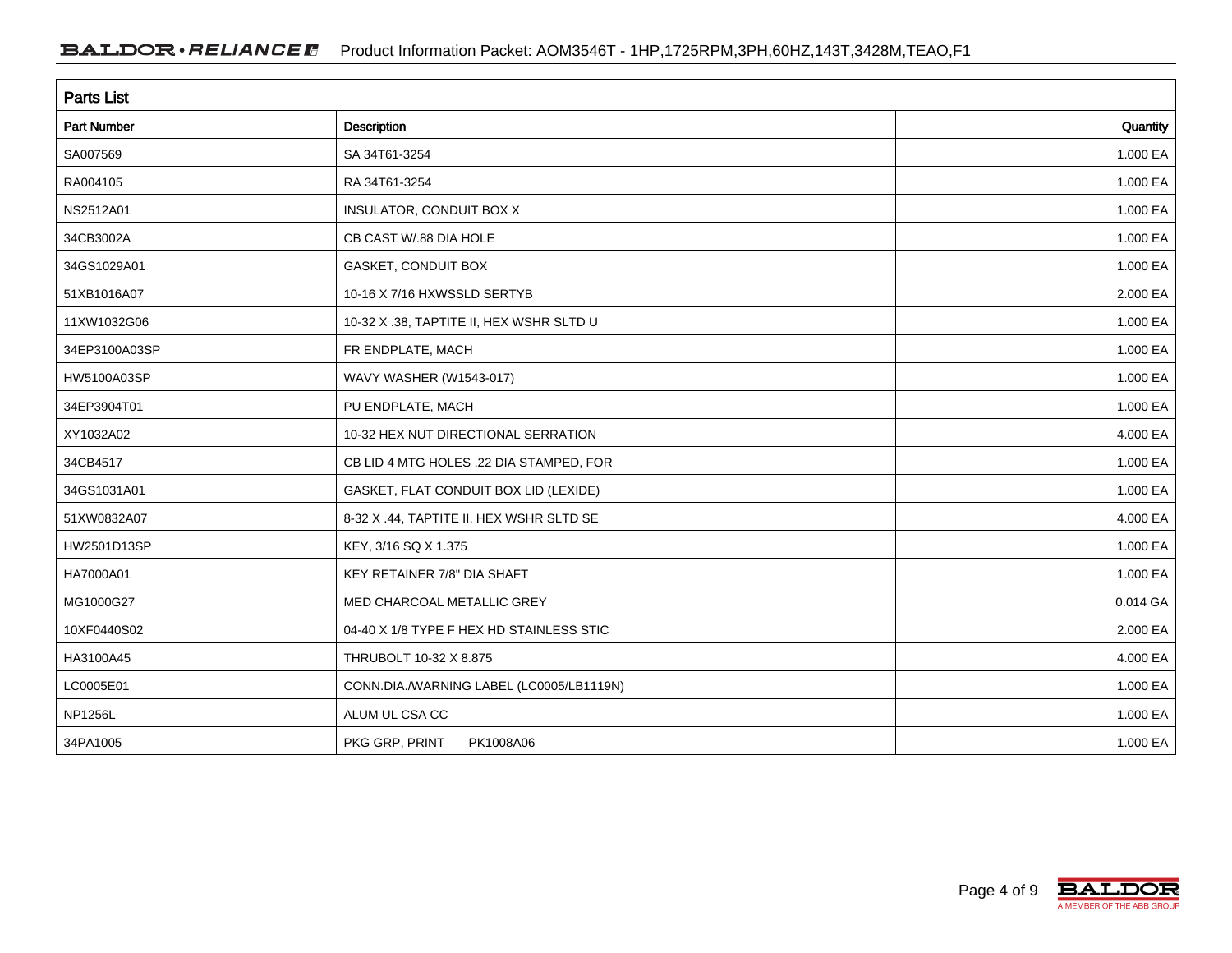| Accessories                       |            |                   |  |  |  |  |  |
|-----------------------------------|------------|-------------------|--|--|--|--|--|
| <b>Part Number</b><br>Description |            | <b>Multiplier</b> |  |  |  |  |  |
| 34-3903T                          | C FACE KIT | A8                |  |  |  |  |  |

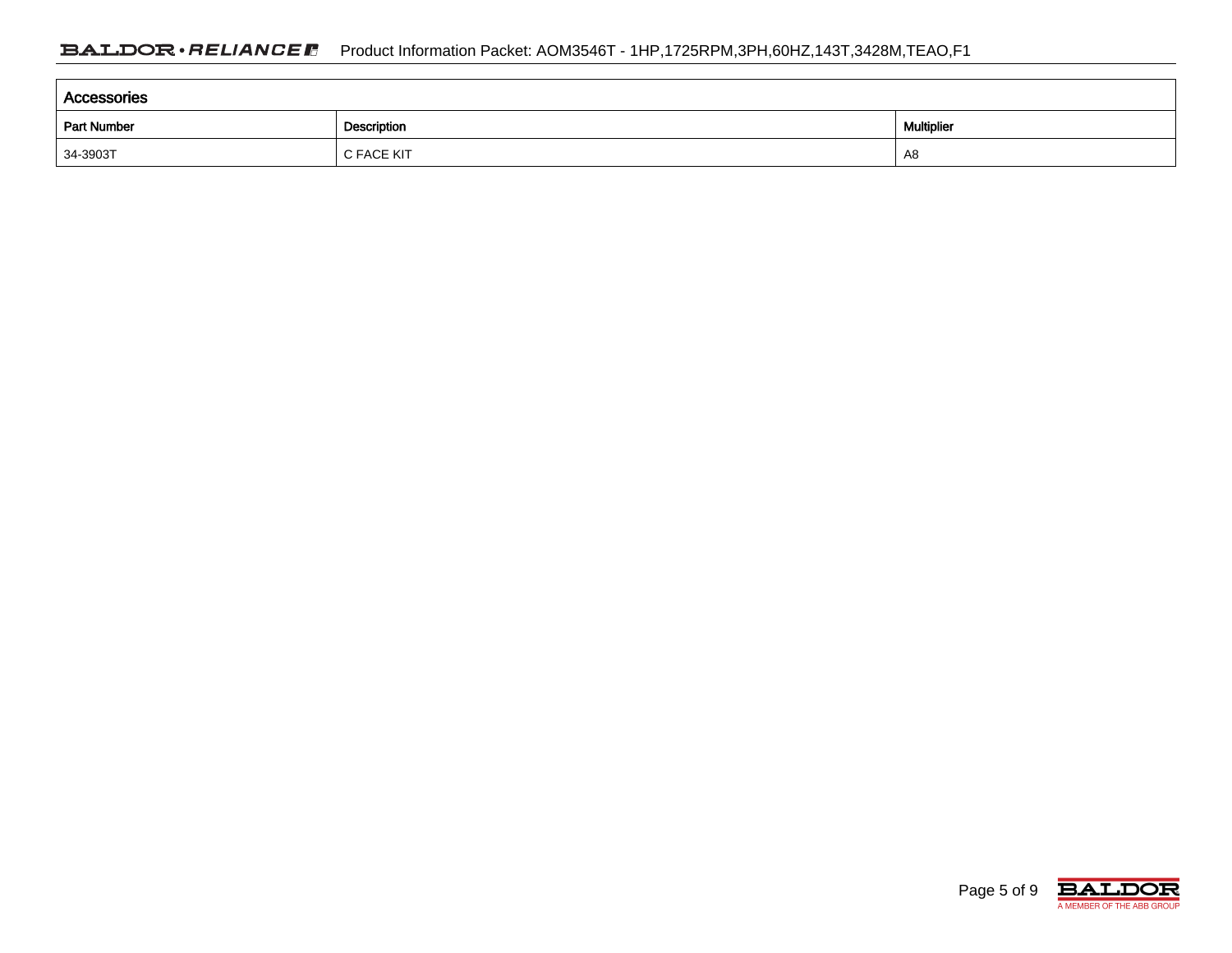### **AC Induction Motor Performance Data**

Record # 30736 - Typical performance - not guaranteed values

| Winding: 34WG3254-R014 |                            |                   | <b>Type: 3428M</b>                              | <b>Enclosure: XPFC</b>     |                |  |
|------------------------|----------------------------|-------------------|-------------------------------------------------|----------------------------|----------------|--|
|                        | Nameplate Data             |                   | 460 V, 60 Hz:<br><b>High Voltage Connection</b> |                            |                |  |
| Rated Output (HP)      |                            |                   | <b>Full Load Torque</b>                         | 3 LB-FT                    |                |  |
| Volts                  |                            | 208-230/460       |                                                 | <b>Start Configuration</b> | direct on line |  |
| <b>Full Load Amps</b>  |                            | $3.8 - 3.6 / 1.8$ |                                                 | <b>Breakdown Torque</b>    | 14.6 LB-FT     |  |
| R.P.M.                 |                            | 1725              |                                                 | Pull-up Torque             | 12.5 LB-FT     |  |
| Hz                     | 60                         | 3<br>Phase        |                                                 | Locked-rotor Torque        | 15.8 LB-FT     |  |
| NEMA Design Code       | B<br><b>KVA Code</b><br>ц. |                   | <b>Starting Current</b>                         | 14.6 A                     |                |  |
| Service Factor (S.F.)  |                            |                   |                                                 | No-load Current            | 1.3A           |  |
| NEMA Nom. Eff.         | 75.5                       | Power Factor      | 64                                              | Line-line Res. @ 25°C      | $12.3 \Omega$  |  |
| <b>Rating - Duty</b>   |                            | 40C AMB-CONT      |                                                 | Temp. Rise @ Rated Load    | $66^{\circ}$ C |  |
|                        |                            |                   |                                                 | Rotor inertia              | 0.0667 LB-FT2  |  |

Load Characteristics 460 V, 60 Hz, 1 HP

| % of Rated Load   | 25   | 50   | 75   | 100  | 125  | 150  |
|-------------------|------|------|------|------|------|------|
| Power Factor      | 31   | 46   | 57   | 66   | 72   | 76   |
| <b>Efficiency</b> | 57.8 | 70.5 | 76   | 77.3 | 78.6 | 76.5 |
| Speed             | 1786 | 1773 | 1760 | 1747 | 1734 | 1716 |
| Line amperes      | 1.35 | 1.47 | 1.63 | .84  | 2.06 | 2.38 |

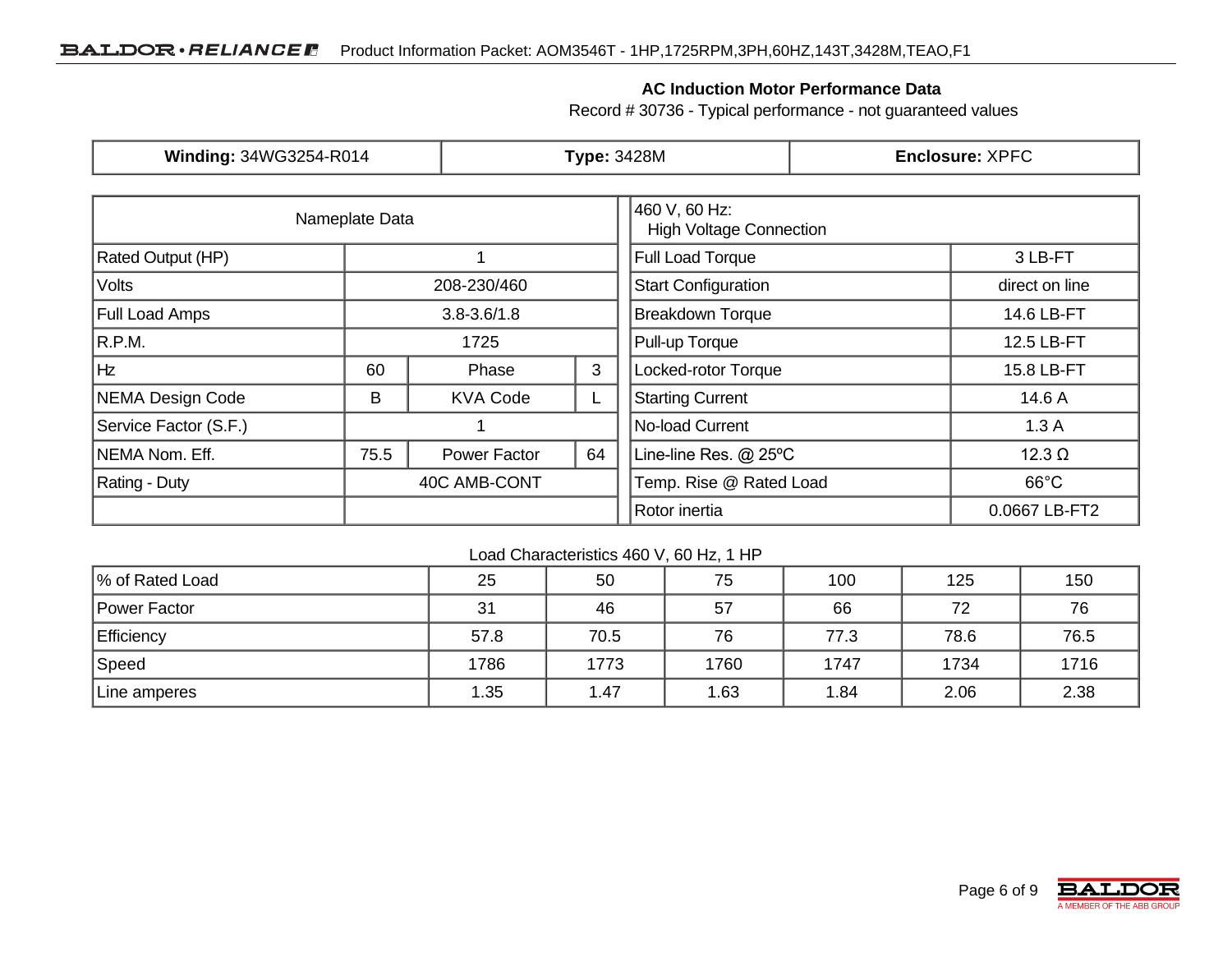

Performance Graph at 460V, 60Hz, 1.0HP Typical performance - Not guaranteed values

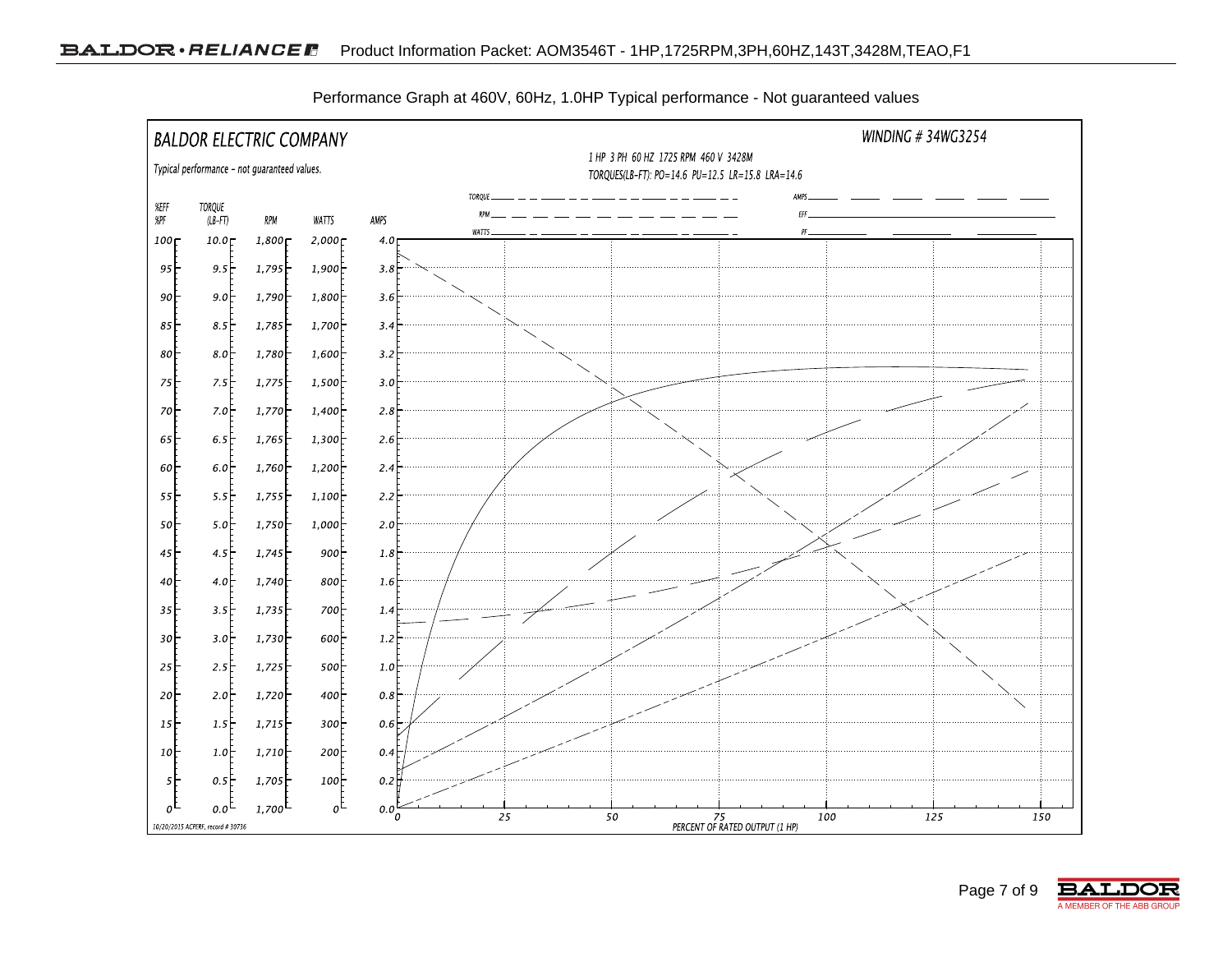